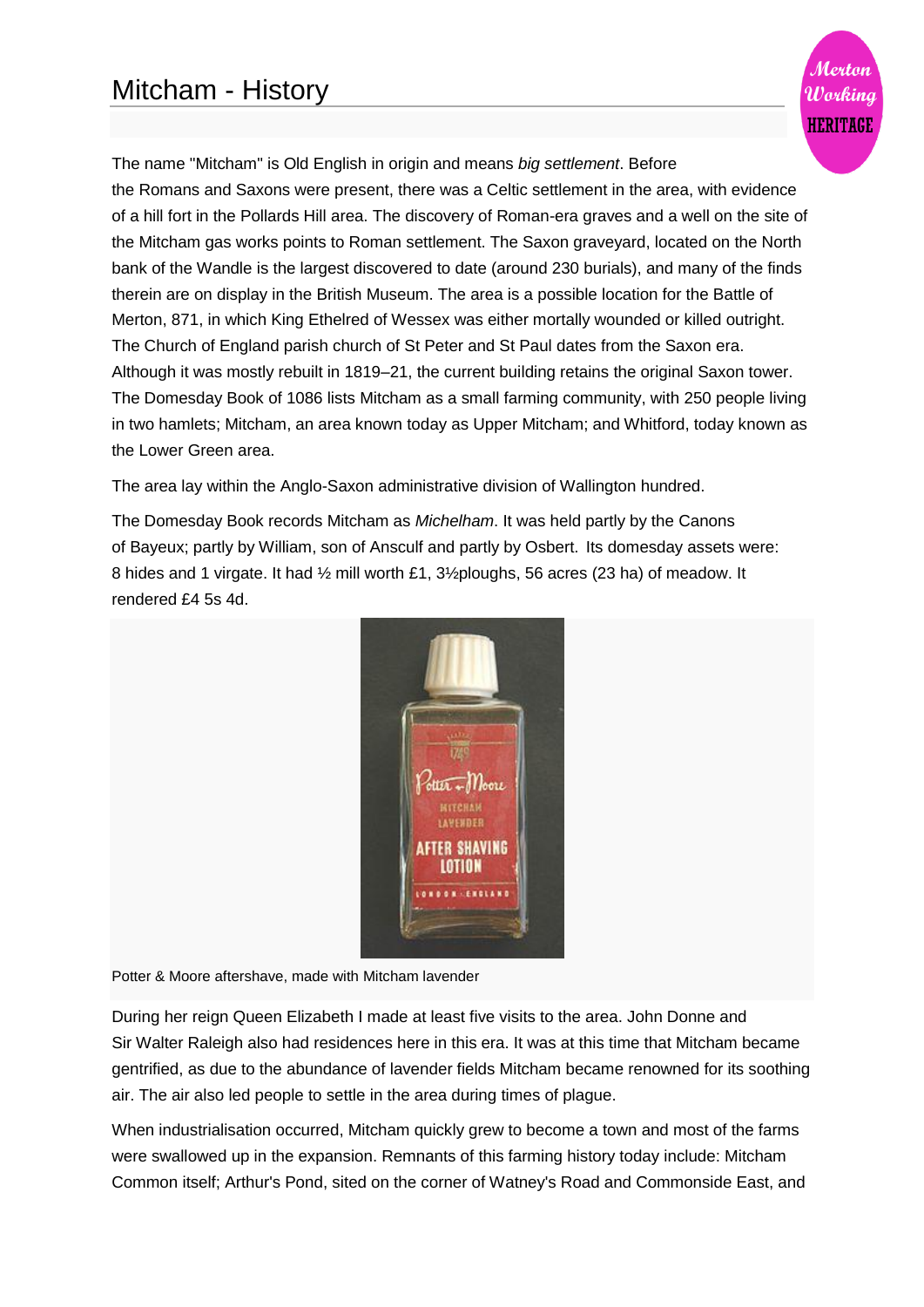named for a local farmer; Alfred Mizen School (Now named Garden Primary), named after a local nursery man who was very charitable towards the burgeoning town; and the road New Barnes Avenue, which was named after the farm that stood on that site.



There were many lavender fields in Mitcham, and [peppermint](http://en.wikipedia.org/wiki/Peppermint) and lavender oils were also [distilled.](http://en.wikipedia.org/wiki/Distillation) In 1749 two local [physic gardeners,](http://en.wikipedia.org/wiki/Herb_garden) John Potter and William Moore, founded a company to make and market toiletries made from locally-grown herbs and flowers. Lavender features on Merton Council's coat of arms and the badge of the local football team, [Tooting &](http://en.wikipedia.org/wiki/Tooting_%26_Mitcham_United_F.C.)  [Mitcham United F.C.,](http://en.wikipedia.org/wiki/Tooting_%26_Mitcham_United_F.C.) as well as in the name of a local council ward, Lavender Field.

Mitcham was industrialised first along the banks of the Wandle, where [snuff,](http://en.wikipedia.org/wiki/Snuff_(tobacco)) [copper,](http://en.wikipedia.org/wiki/Copper) flour, [iron](http://en.wikipedia.org/wiki/Iron) and [dye](http://en.wikipedia.org/wiki/Dye) were all worked. Mitcham, along with nearby [Merton Abbey,](http://en.wikipedia.org/wiki/Merton_Abbey,_London) became the [calico cloth](http://en.wikipedia.org/wiki/Calico_(fabric)) printing centres of England by 1750. [Asprey,](http://en.wikipedia.org/wiki/Asprey) suppliers of luxury goods made from various materials, was founded in Mitcham as a [silk-](http://en.wikipedia.org/wiki/Silk)printing business in 1781. [William](http://en.wikipedia.org/wiki/William_Morris)  [Morris](http://en.wikipedia.org/wiki/William_Morris) opened a factory on the River Wandle at Merton Abbey. Merton Abbey Mills were the [Liberty](http://en.wikipedia.org/wiki/Liberty_(department_store)) silk-printing works. It is now a craft village and its waterwheel has been preserved.

The activity along the Wandle led to the building of the [Surrey Iron Railway,](http://en.wikipedia.org/wiki/Surrey_Iron_Railway) the World's first public railway, in 1803. The decline and failure of the railway in the 1840s also heralded a change in industry, as horticulture gradually gave way to [manufacturing,](http://en.wikipedia.org/wiki/Manufacturing)

with [paint,](http://en.wikipedia.org/wiki/Paint) [varnish,](http://en.wikipedia.org/wiki/Varnish) [linoleum](http://en.wikipedia.org/wiki/Linoleum) and [firework](http://en.wikipedia.org/wiki/Firework) manufacturers moving into the area. The work provided and migratory patterns eventually resulted in a doubling of the population between the years 1900 and 1910.

Mitcham became a borough on 19 September 1934 with the charter of incorporation being presented to the 84-year old mayor, Mr. R.M. Chart, by the [Lord Lieutenant](http://en.wikipedia.org/wiki/Lord_Lieutenant) of Surrey, [Lord](http://en.wikipedia.org/wiki/Henry_Cubitt,_2nd_Baron_Ashcombe)  [Ashcombe.](http://en.wikipedia.org/wiki/Henry_Cubitt,_2nd_Baron_Ashcombe)

| <b>Mitcham's population</b> |                                                                                     |              |        |
|-----------------------------|-------------------------------------------------------------------------------------|--------------|--------|
| <b>19th Century</b>         |                                                                                     | 20th Century |        |
| 1801                        | 3,466                                                                               | 1901         | 14,903 |
| 1811                        | 4,175                                                                               | 1911         | 29,606 |
| 1821                        | 4,453                                                                               | 1921         | 35,119 |
| 1831                        | 4,387                                                                               | 1931         | 56,859 |
| 1841                        | 4,532                                                                               | 19411        | war    |
| 1851                        | 4,641                                                                               | 1951         | 67,269 |
| 1861                        | 5,078                                                                               | 1961         | 63,690 |
| 1871                        | 6,498                                                                               | 1971         | 60,608 |
| 1881                        | 8,960                                                                               | 1981         | 57,158 |
| 1891                        | 12,127                                                                              | 1991ª        | n/a    |
| 1 <sub>1</sub><br>2.        | no census was held due to war<br>census data no longer relates to parish boundaries |              |        |

source: [UK census](http://en.wikipedia.org/wiki/Census#United_Kingdom)